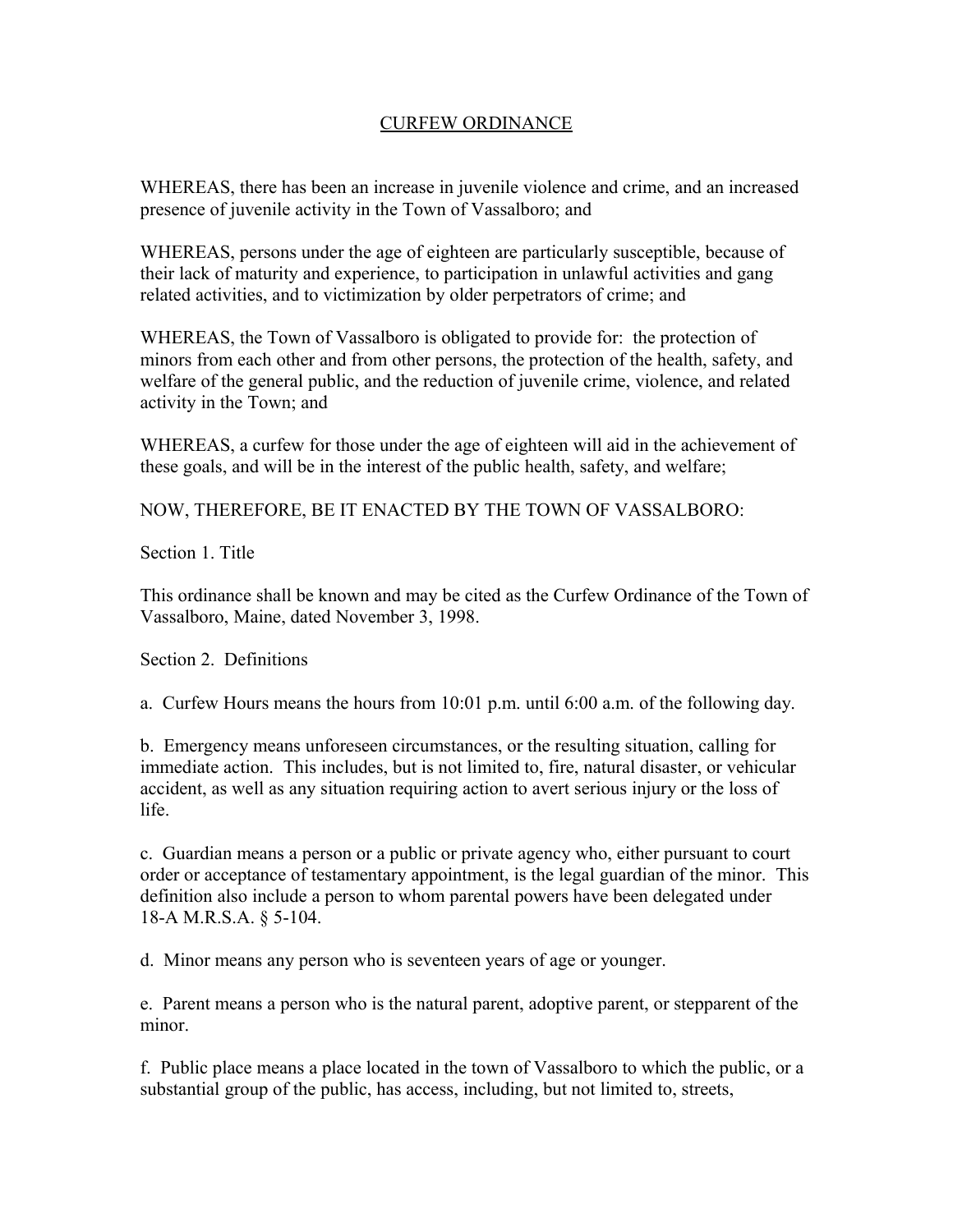highways, sidewalks, parking lots, vacant lots, parks, and the common areas in and about apartment building, office buildings, hospitals, schools, shops, and places of entertainment such as movie theaters.

Remain means to linger or stay, as well as to refuse to leave when requested to do so by a police officer, or the owner or other person in control of a public place. This term also encompasses activities that may be mobile, such as walking, driving, and riding about in a public place.

Section 3. Offenses

It shall be unlawful for a minor to remain in a public place during curfew hours. For purposed of this Ordinance, the following times of day and ages shall apply:

| AGE            | CURFEW HOURS        |
|----------------|---------------------|
| 17 AND YOUNGER | 10.01 PM TO 6.00 AM |
| 15 AND YOUNGER | 9.01 PM TO 6.00 AM  |

It shall be unlawful for a parent or guardian of a minor to knowingly permit, or to allow by exercising insufficient control, the minor to remain in a public place during curfew hours.

Section 4. Defenses

It is a defense to prosecution under Section 3 of this ordinance that the minor was:

a. accompanied by the minor's parent or guardian;

b. involved in an emergency or on an errand necessitated by an emergency;

e. engaged in an employment activity, or on the way to or from an employment activity, without any detour or stop except as necessary to drop off or pick up a co-employee;

d. in motor vehicle involved in interstate travel;

e. on an errand directed by a parent or guardian, without any detour or stop;

f. on the sidewalk abutting the minor's home;

g. attending a school, religious, or governmental activity, which is supervised by adults, or traveling to or from such a school, religious, or governmental activity without detour or stop;

h. attending a recreational activity sponsored by the Town of Vassalboro, a civic organization, or a similar entity, which is supervised by adults, or traveling to or from such an activity without detour or stop;